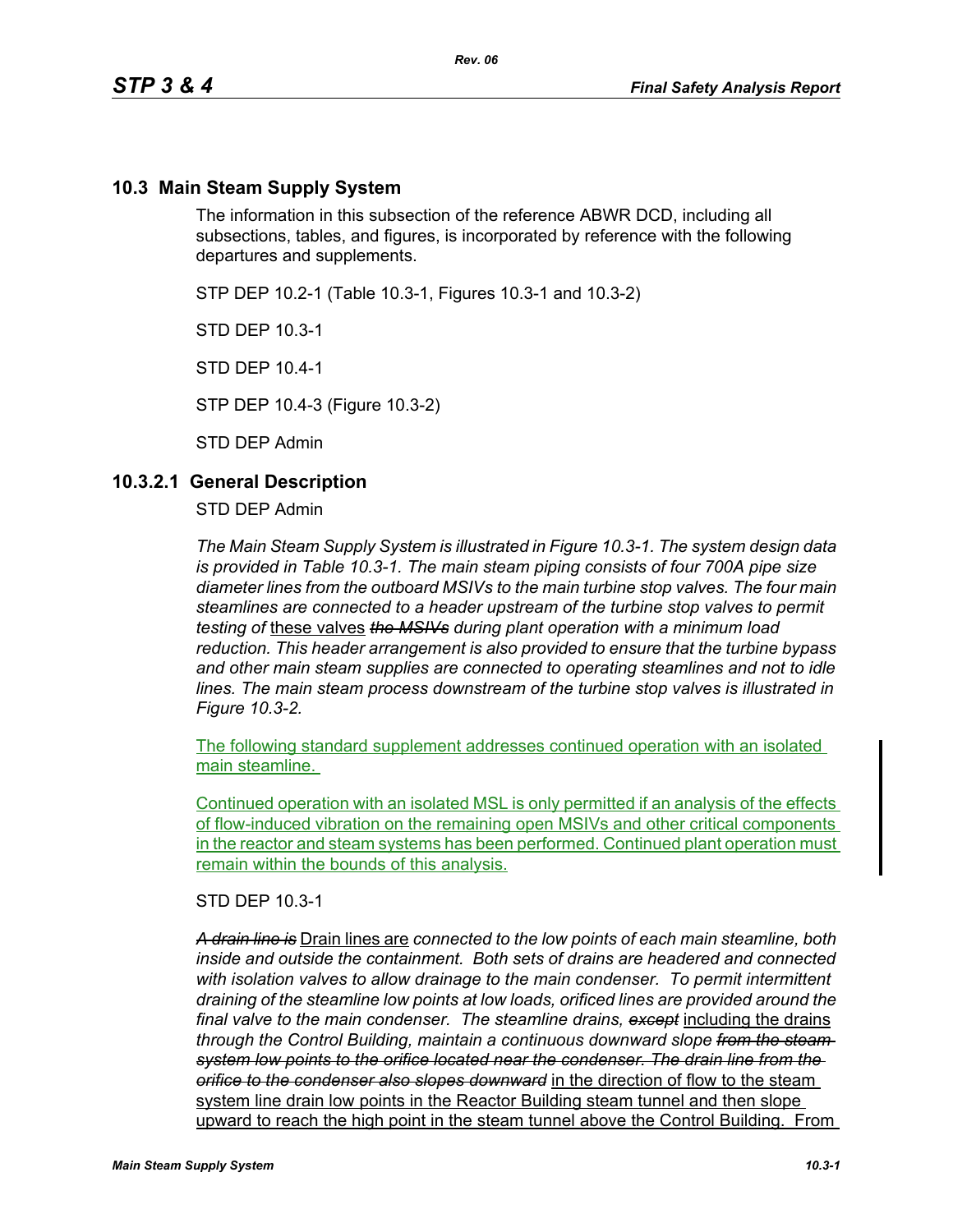this high point in the Control Building, the lines slope downward in the direction of flow to the Nuclear Island-Balance of Plant piping interface one meter outside of the Control Building. Although the drain lines flow upward for a portion of their travel, the differential pressure between the condenser and main steam lines, combined with the bypass and orifice isolation valves in the drain lines, which are controlled by reactor pressure and power, respectively, ensure complete drainage while preventing water hammer*. To permit emptying the drain lines for maintenance, drains are provided from the line low points going to the radwaste system.*

*The drains from the steamlines inside containment are connected to the steamlines outside the containment to permit equalizing pressure across the MSIVs during startup and following a steamline isolation.*

The Main Steam System contains the radioactive steam which passes the main steam isolation valves before they close to isolate the reactor under emergency conditions. This function of containing steam is done by the main steam piping, turbine bypass piping and steam drain piping discharging to the condenser.

The main steam piping and branch lines, 2-1/2 inches in diameter and larger, from (but not including) the outboard MSIVs to the turbine stop valves and to the turbine bypass valves are Quality Group B in accordance with the construction and quality requirements, ASME B&PV, Section III, Division 1, Subsection NC-Class 2, Nuclear Plant Components. The main steam lines from the seismic restraint on the outboard side of the outermost MSIVs, and all branch lines 2-l/2 inches in diameter and larger (including lines and valve supports), are designed by the use of an appropriate dynamic seismic system analysis, to withstand the safe shutdown earthquake (SSE) design loads for the ABWR standard plant in combination with other appropriate loads, within the limits specified for Class 2 pipe in Section III of the ASME B&PV Code. Lines smaller than 2-l/2 inches in diameter, the rupture of which could result in bypass of the main condenser, are designed to withstand the SSE design loads for the ABWR standard plant in combination with other appropriate loads. The mathematical model for the dynamic and seismic analyses of the main steam lines and branch line piping includes the turbine stop valves and piping to the turbine casing.

## **10.3.2.3 System Operation**

STD DEP 10.4-1

*Normal Operation — At low plant power levels, the Main Steam System may be used to supply steam to the turbine gland steam seal system. At high plant power levels, turbine gland sealing steam is normally supplied from the high pressure heater drain tank or related turbine extraction.* During startup, the turbine gland seal steam system is supplied from the auxiliary boiler. At a sufficient pressure during reactor startup and up to rated power operation, seal steam is supplied by the gland steam evaporator. The source of heating steam for the evaporator is main steam or turbine extraction steam.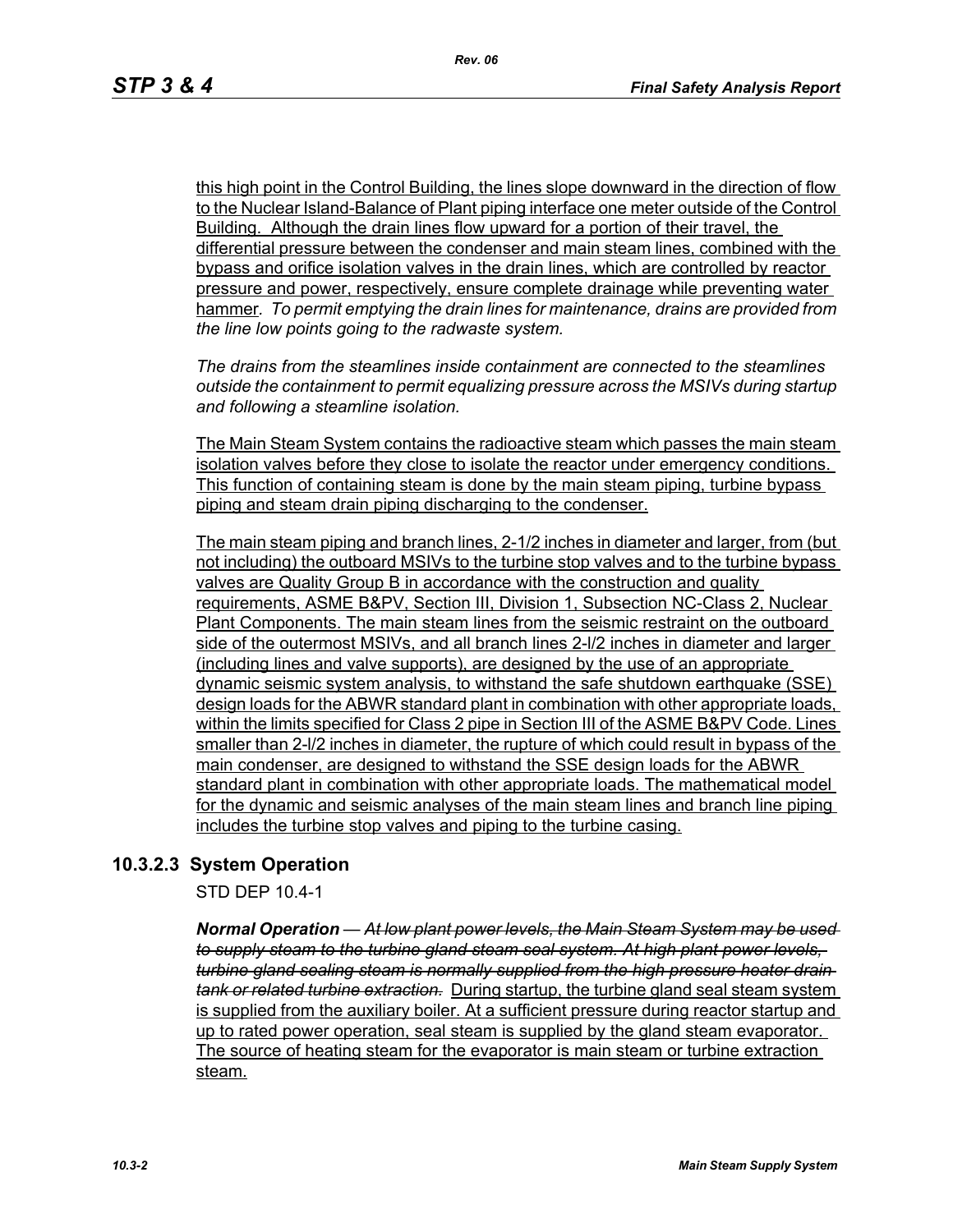# **10.3.7 COL License Information**

# **10.3.7.1 Procedures to Avoid Steam Hammer and Discharge Loads**

The following site-specific supplement addresses COL License Information Item 10.4.

Operating and maintenance procedures that include precautions to avoid steam hammer and relief valve discharge loads are prepared in accordance with the Plant Operating Procedure Development Plan described in Subsection 13.5.3.1.These precautions include a sufficiently long main steamline warm-up period, including a turbine soaking period, during which the low point drain valves are opened to ensure that no condensed steam remains in the main steamlines when the drain valves are closed. Additionally, maintenance procedures provide for the routine inspection of the low point drain collection pots to ensure that they are operating properly.

### **10.3.7.2 MSIV Leakage**

The following standard supplement addresses COL License Information Item 10.5.

The MSIVs are designed to limit the leakage to less than 66.1 liters/min for all four lines, at a pressure corresponding to the calculated peak containment pressure for design basis accidents given in Table 6.2-1.

| <b>Main Steam Piping</b>                                                             |  |
|--------------------------------------------------------------------------------------|--|
| Design flow rate at 6.79 MPaA and 0.40% moisture, $\sim$ 7.71E+06 7.65E+06<br>  ka/h |  |

**Table 10.3-1 Main Steam Supply System Design Data**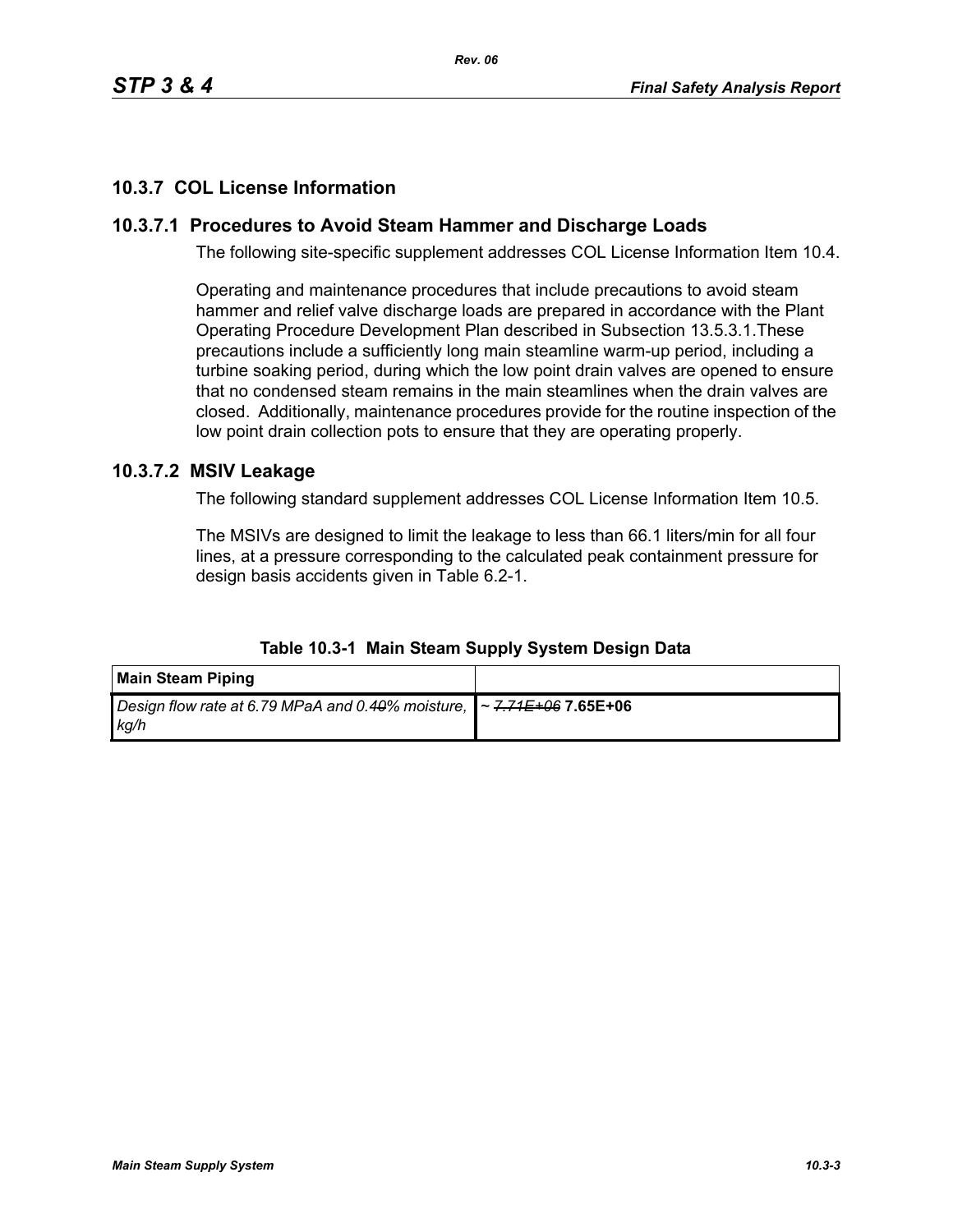



*STP 3 & 4*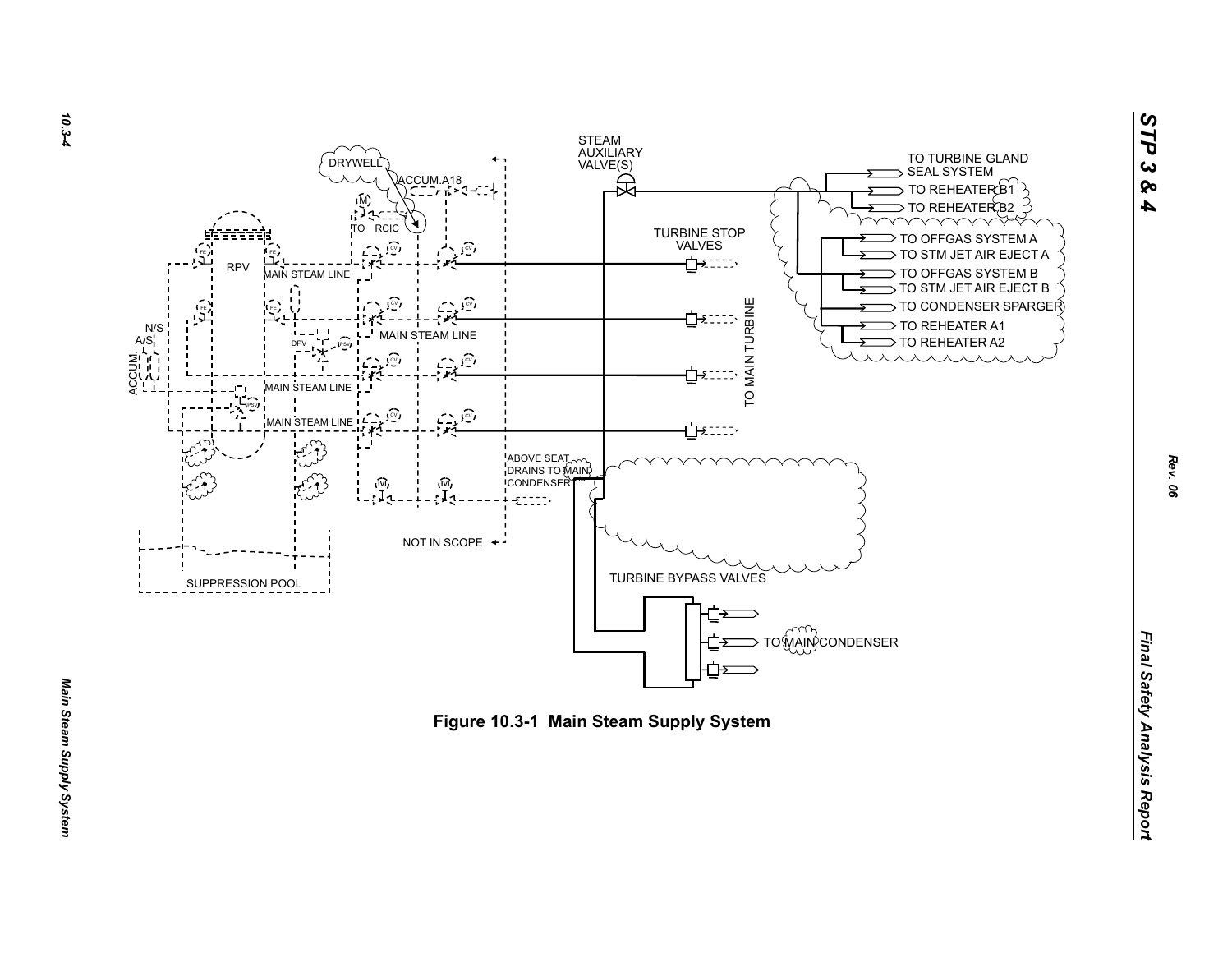



Main Steam Supply System